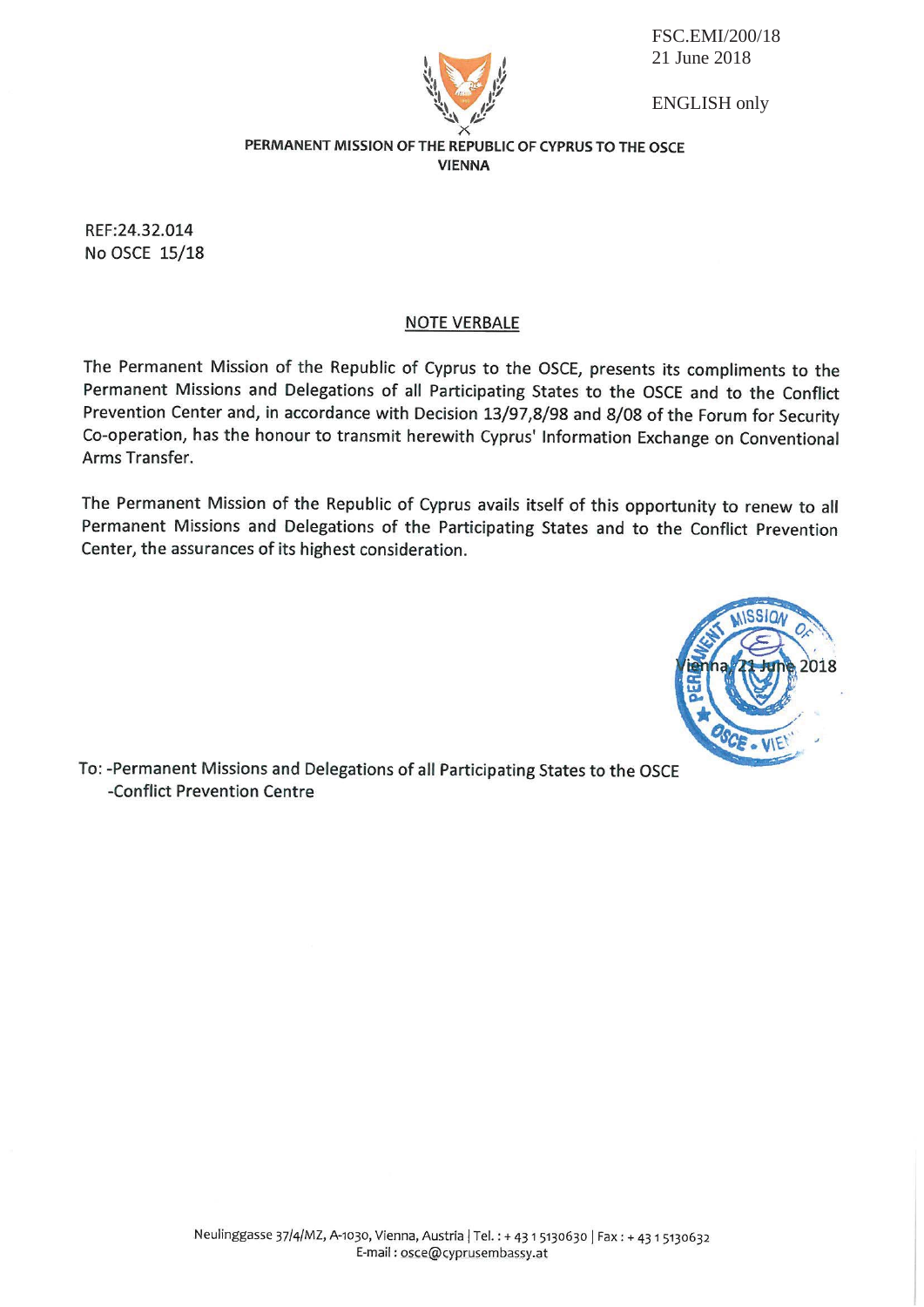## **IMPORTS**

Report of International Conventional arms transfers

(according to United Nations General Assembly Resolutions 46/36 L and 5B/54)

Reporting country: **CYPRUS**

Calendar year: **2017**

| A                                         | $\blacksquare$          | ${\bf C}$          | $\mathbf{D}$                         | E                                 | <b>REMARKS</b>                                  |                                         |  |
|-------------------------------------------|-------------------------|--------------------|--------------------------------------|-----------------------------------|-------------------------------------------------|-----------------------------------------|--|
| Category (I-VII)                          | Exporter<br>State $(s)$ | Number of<br>Items | State of origin<br>(If not exporter) | Intermediate<br>location (If any) | Description of<br>Items                         | Comments on the<br>transfer             |  |
| I. Battle tanks                           | $\pmb{0}$               | $\bf{0}$           | $\boldsymbol{0}$                     | $\bf{0}$                          |                                                 |                                         |  |
| II. Armoured<br>Combat vehicles           | $\pmb{0}$               | $\bf{0}$           | $\bf{0}$                             | $\bf{0}$                          |                                                 |                                         |  |
| III. Large - calibre<br>artillery systems | $\bf{0}$                | $\bf{0}$           | $\bf{0}$                             | $\mathbf{0}$                      |                                                 |                                         |  |
| IV Combat aircraft                        | $\pmb{0}$               | $\bf{0}$           | $\bf{0}$                             | $\bf{0}$                          |                                                 |                                         |  |
| V Attack<br>Helicopters                   | $\bf{0}$                | $\bf{0}$           | $\bf{0}$                             | $\pmb{0}$                         |                                                 |                                         |  |
| VI Warships                               | <b>Israel</b>           |                    | $\mathbf{0}$                         | $\bf{0}$                          | Offshore Patrol Vessel up<br>to 440 metric Tons | By Government to<br>Government Contract |  |
| VII Missiles and<br>missile launchers     | $\pmb{0}$               | $\bf{0}$           | $\bf{0}$                             | $\bf{0}$                          |                                                 |                                         |  |